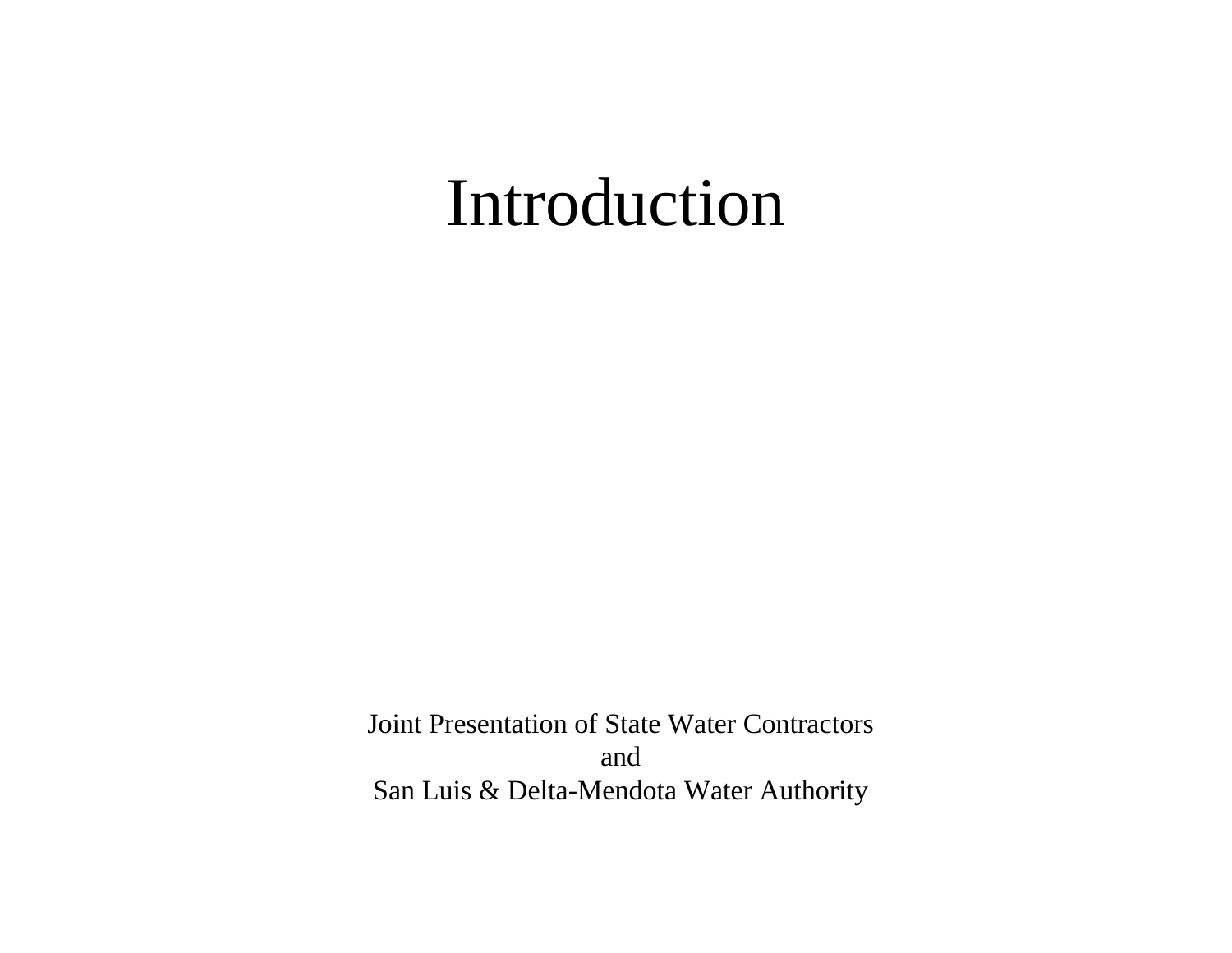#### Joint Presentation of State Water Contractors and San Luis & Delta-Mendota Water Authority

Three Part Presentation:

1. Flexing Process for Outflow, Export and Rio Vista Objectives, Why and What's Being Proposed,

- 2. The Flex Games,
- 3. Conclusion.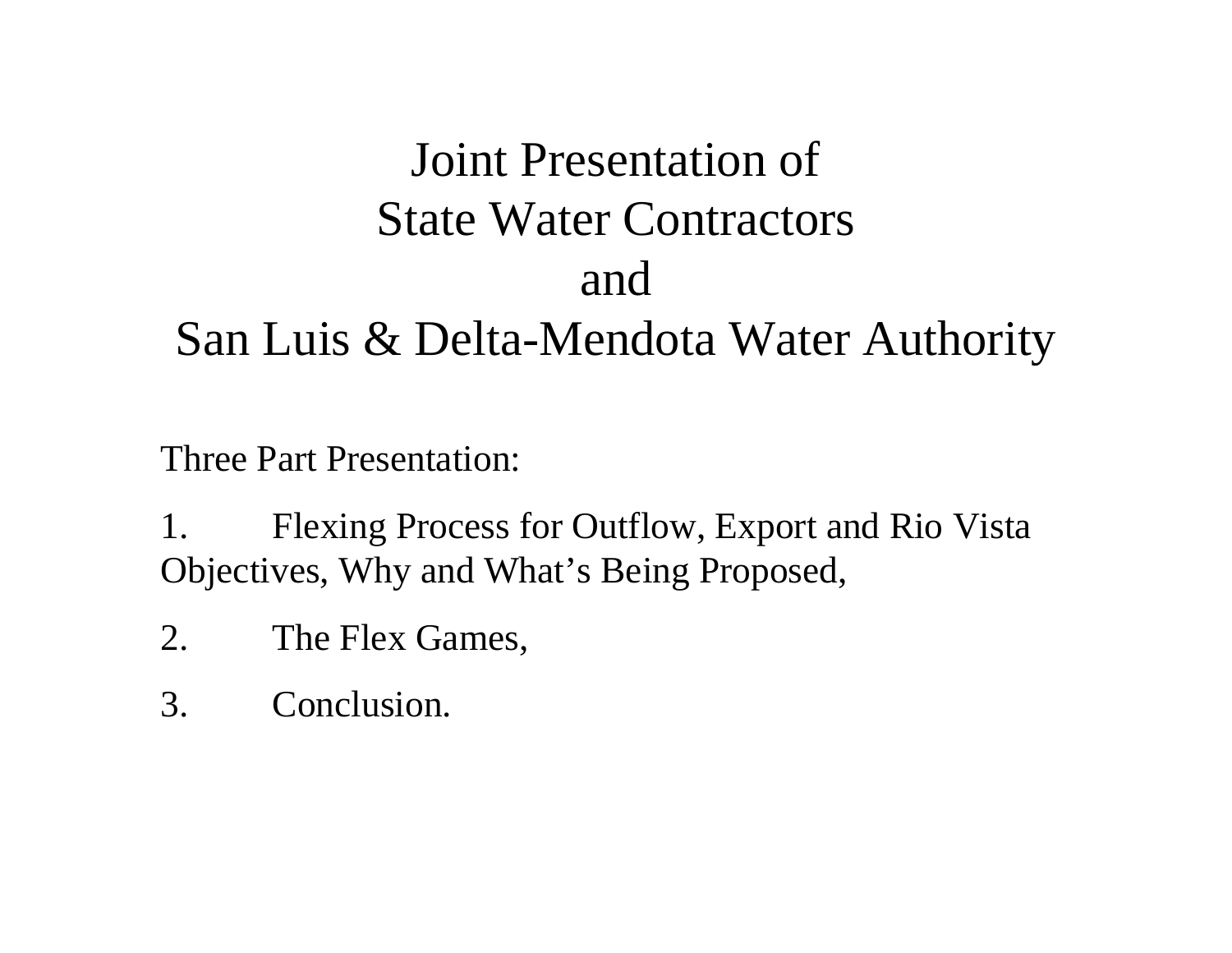1. The United States Bureau of Reclamation ("Reclamation"), United States Fish & Wildlife Service, NOAA Fisheries, California Department of Water Resources ("DWR"), and California Department of Fish & Game (collectively the "Agencies") shall meet to determine whether a variation or flex of the outflow, export, or Rio Vista objectives should be considered:

A. Immediately before the relevant objective begins controlling Delta operations, and

B. If, during the time a particular objective is controlling Delta operations, there is a change in the fishery or hydrologic conditions that existed at the time the objective became controlling.

Full consideration of a flex will be initiated if, during any such consultation, any one of the Agencies requests it.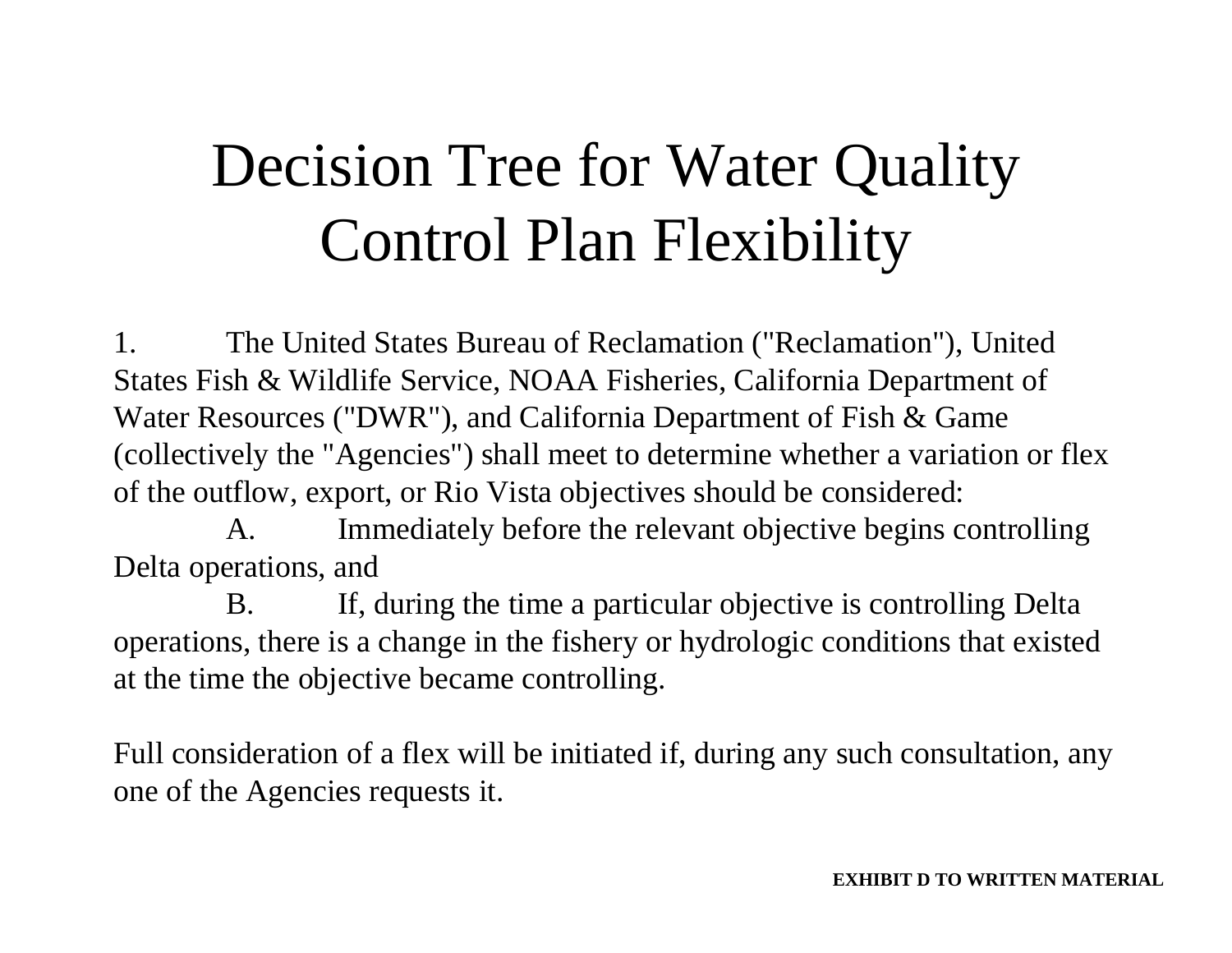2. When full consideration is initiated, the Agencies shall:

A. Develop an alternative or alternatives for how the objective could flex ("Action Alternative(s)").

B. Consider for each Action Alternative how the water that would otherwise be necessary to meet the objective ("saved water") would be subsequently used.

C. In determining how saved water will be used, the Agencies shall provide for multiple use of the saved water whenever possible.

D. Provide science-based evaluations of a "no action" alternative and each Action Alternative developed, including: (i) quantified estimates of population level effects on fishery resources, (ii) quantitative estimates of effects on water supply and water quality, and (iii) quantified estimates of uncertainty for both population level, water supply, and water quality effects.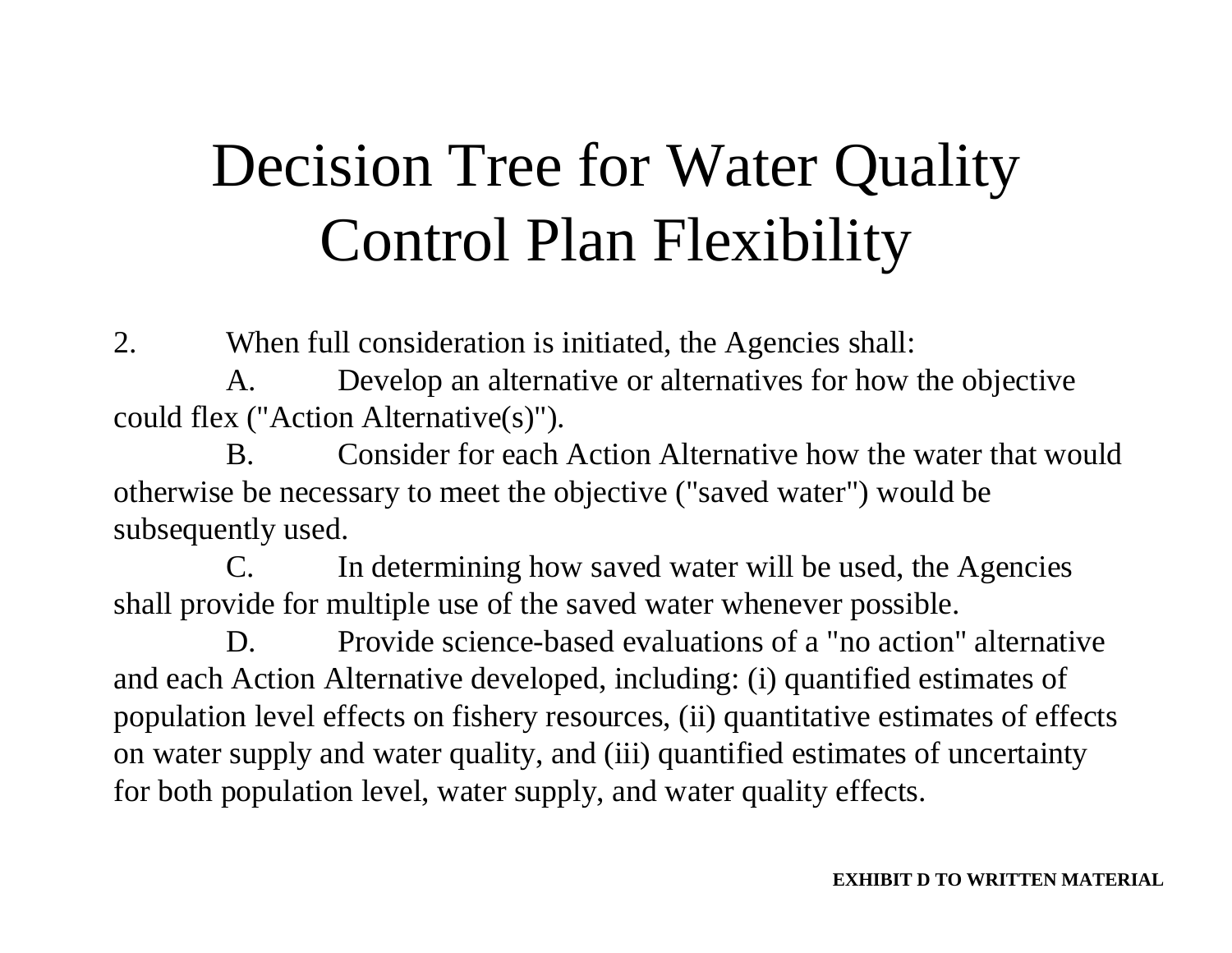2. E. The Agencies shall not propose an Action Alternative that: i. If during the February through June period (other than during a VAMP flow/pumping restriction), and for the export objective, would cause an increase in the E/I ratio of more then ten percent (i.e., 35% to 45%). ii. If during the VAMP 31-day pulse period, and for export objective, would cause pumping to exceed 200% of 3-day running average of San Joaquin River flow at Vernalis.

iii. If during the July through January period and for the export objective, would cause an increase in the E/I ratio of more then ten percent (i.e., 65% to 75%).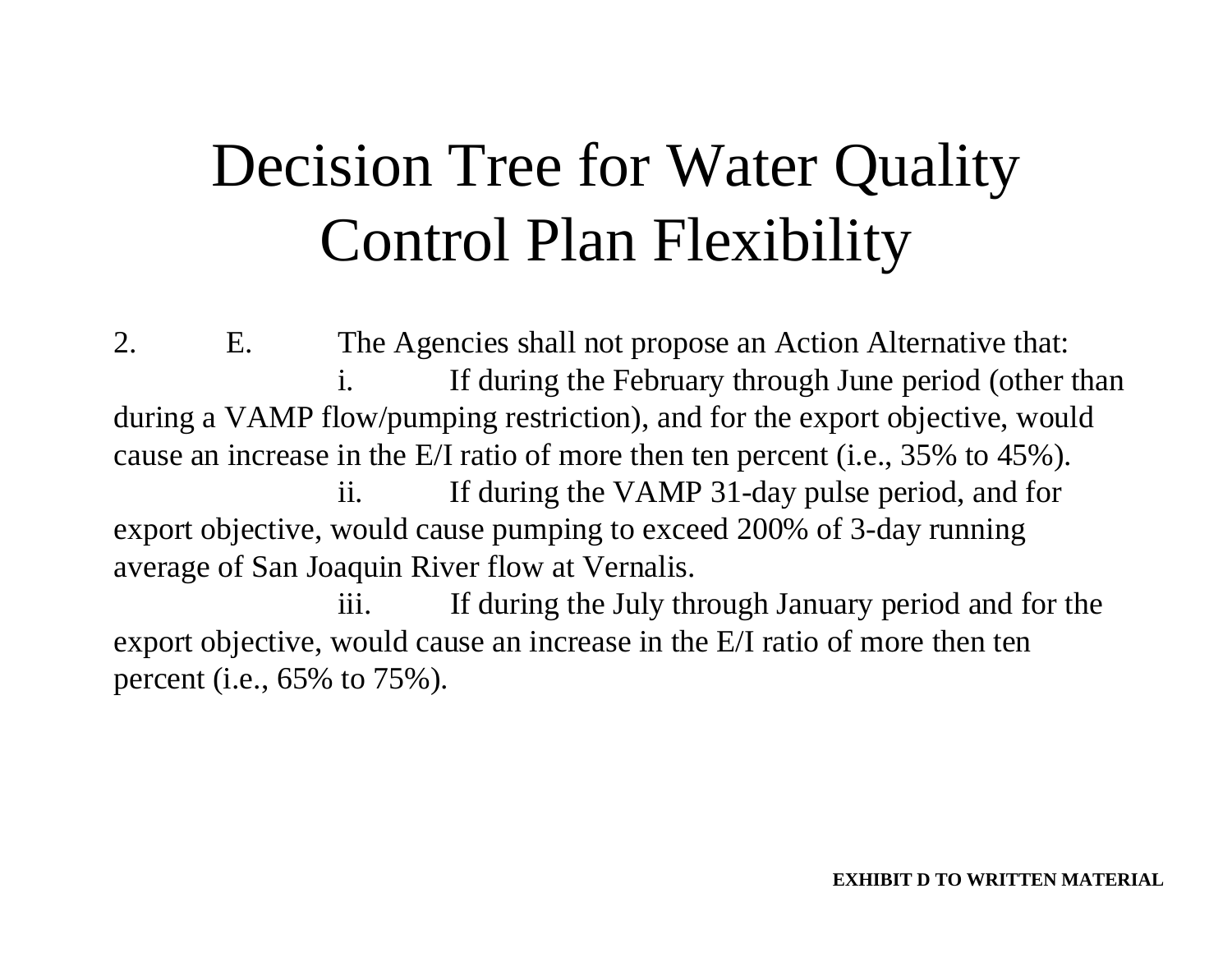2. E. The Agencies shall not propose an Action Alternative that: iv. If for the outflow objective, would (a) occur when the Port Chicago standard is not triggered, (b) cause Delta outflow to fall below 20,000 cfs, or (c) cause the February though June average location of X2 to move more than one kilometer further upstream from the Golden Gate Bridge. v. If for the Rio Vista objective, would cause the minimum monthly average flow rate to be reduced by more then 1,000 cfs. vi. If for any objective, would impair the ability of Reclamation or DWR to meet their respective contractual obligations. vii. If for any objective, would cause a significant adverse environmental effect.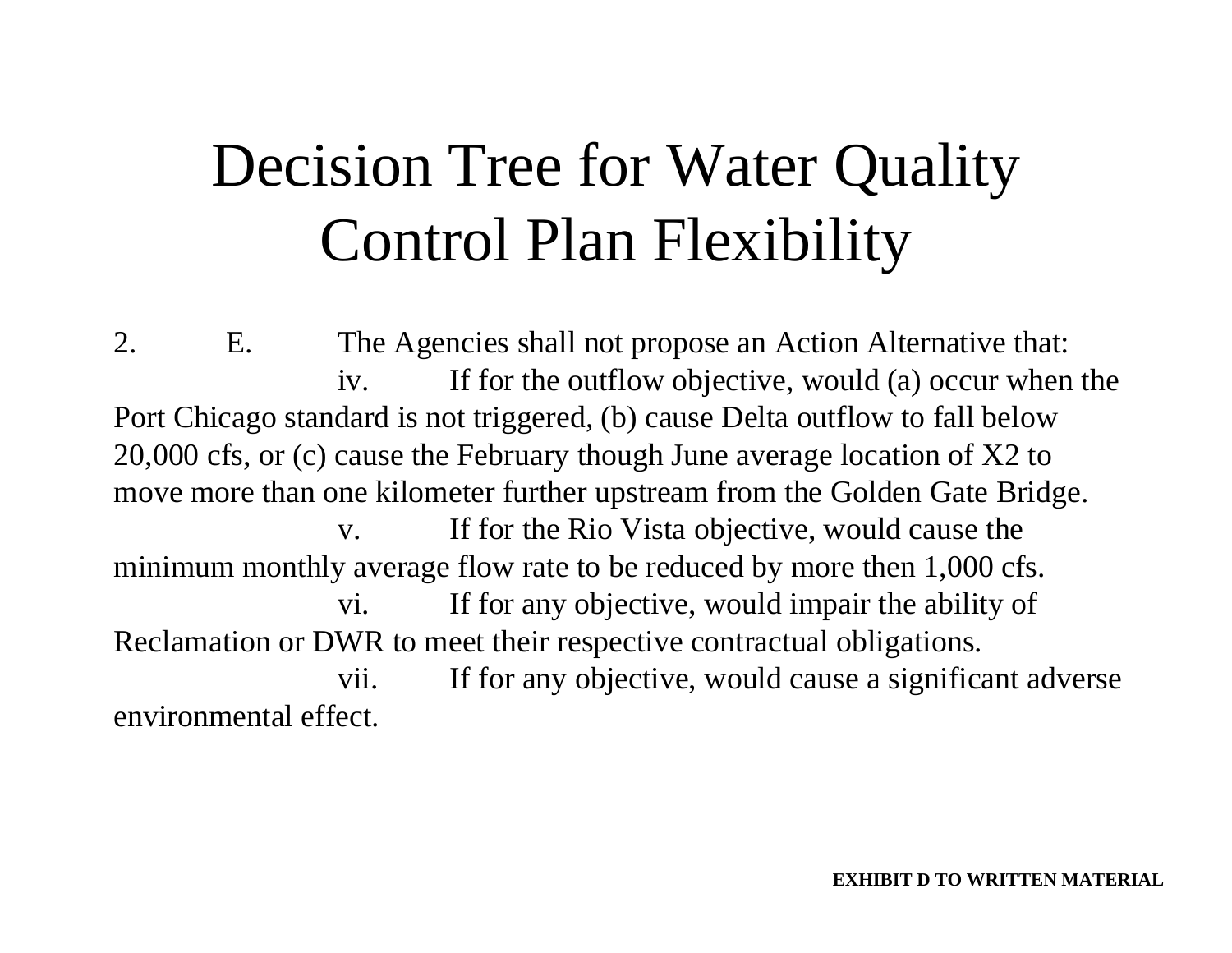3. If the Agencies agree on a single Action Alternative, the Agencies shall immediately notify the Executive Officer of the SWRCB of the decision. The Agencies shall, within 24 hours of reaching the decision, provide the Executive Officer with a written description of the Action Alternative and the reason for the decision. The Agencies may begin implementing the Action Alternative 24 hours after the Agencies notified the Executive Officer. If the Executive Officer does not object to the decision within 5 days, the decision by the Agencies will remain in effect. If the Action Alternative is implemented 24 hours after the Agencies provided the Executive Officer notice, but the Executive Officer objects to the decision within the 5-day period, the SWRCB shall consider the CVP and SWP in compliance with the objective during any under-compliance that results directly or indirectly from implementing the Action Alternative. After completion of the flex, the Agencies shall compute the actual water saved from "undercompliance" with the relevant objective.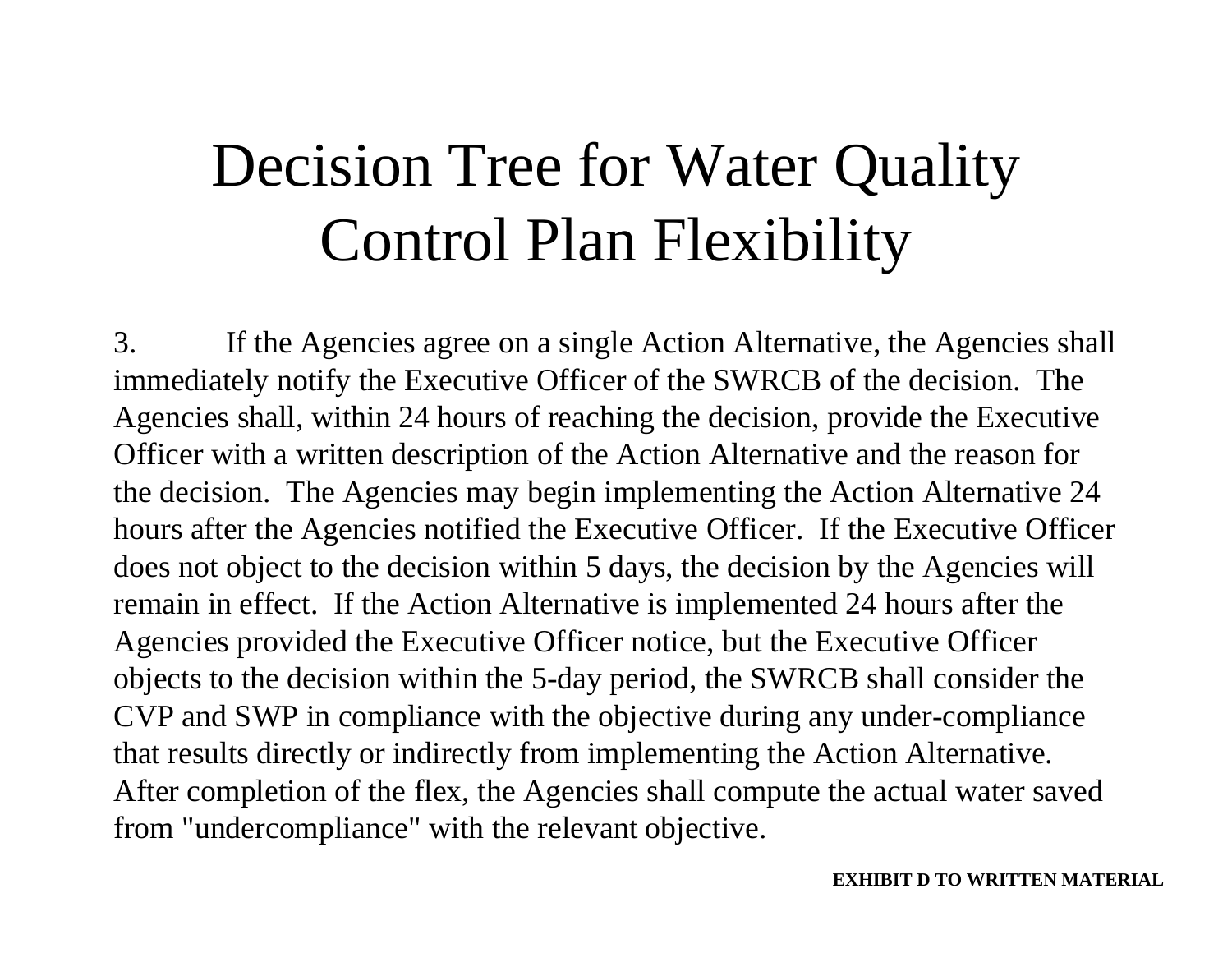4. On or before January 1 of each year, the Agencies shall prepare and transmit to the Executive Officer of the SWRCB a report summarizing flexing activities, accounting for the changed water use, describing how the saved water was allocated among beneficial uses, and estimating the effects on beneficial uses of flexing over the course of the prior year, consistent with the requirements under paragraph 2. The report shall provide the information required under paragraph 2 for each occasion when full consideration of a flex was initiated, whether or not the Agencies agreed on an Action Alternative. For instances when full consideration of a flex was initiated but agreement not reached, a majority and a minority report may be included in the report. As soon as possible, the Executive Officer shall make the report available for public review.